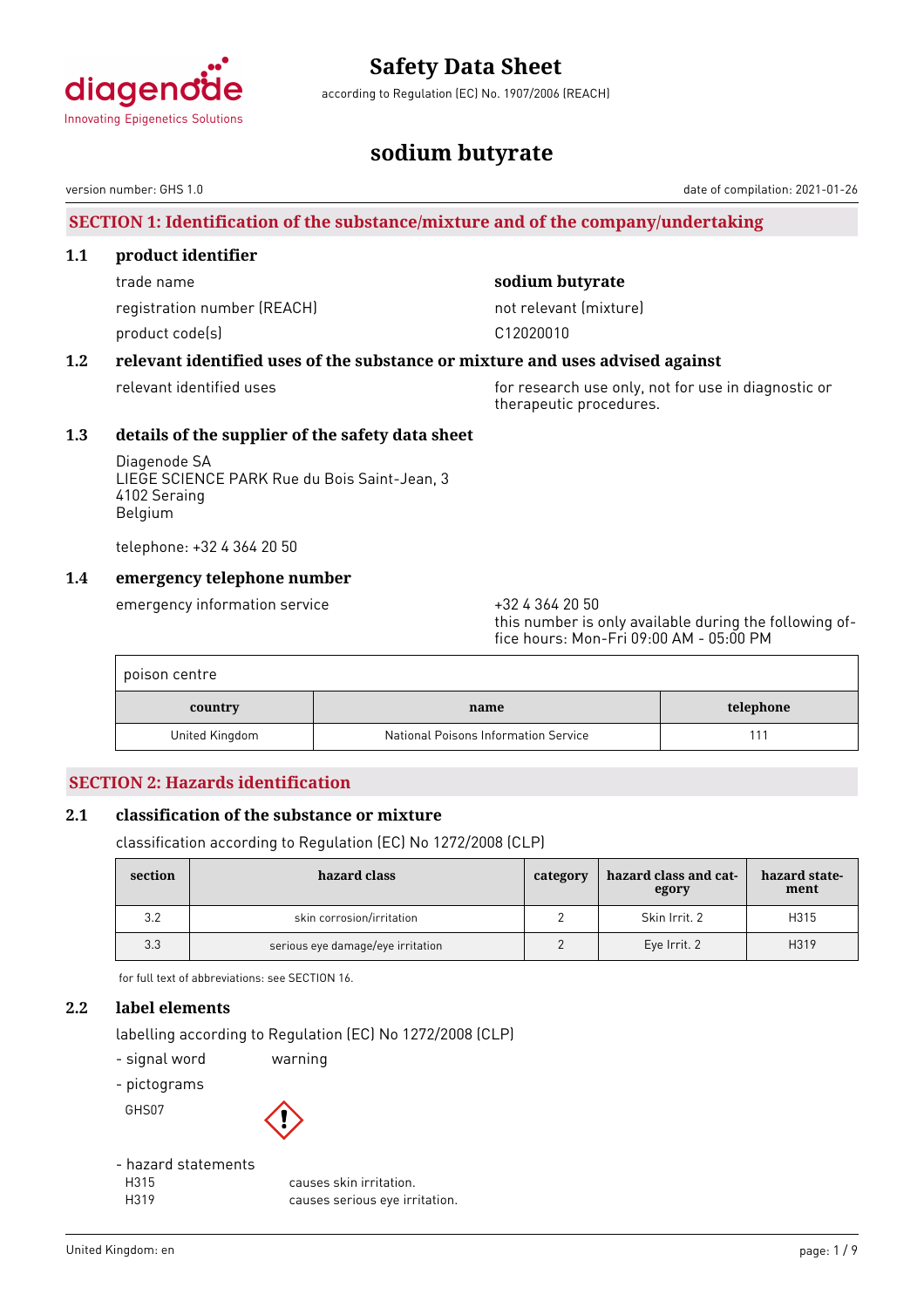

according to Regulation (EC) No. 1907/2006 (REACH)

**sodium butyrate**

version number: GHS 1.0 date of compilation: 2021-01-26

| - precautionary statements |                                                                                                                                     |  |
|----------------------------|-------------------------------------------------------------------------------------------------------------------------------------|--|
| P <sub>280</sub>           | wear protective gloves/protective clothing/eye protection/face protection/hearing protection/                                       |  |
| P302+P352                  | IF ON SKIN: Wash with plenty of water.                                                                                              |  |
| P305+P351+P338             | IF IN EYES: Rinse cautiously with water for several minutes. Remove contact lenses, if present and<br>easy to do. Continue rinsing. |  |
| P321                       | specific treatment (see on this label).                                                                                             |  |
| P332+P313                  | if skin irritation occurs: Get medical advice/attention.                                                                            |  |
| P337+P313                  | if eye irritation persists: Get medical advice/attention.                                                                           |  |
| P362+P364                  | take off contaminated clothing and wash it before reuse.                                                                            |  |

## **2.3 other hazards**

of no significance

# **SECTION 3: Composition/information on ingredients**

#### **3.1 substances**

not relevant (mixture)

**3.2 mixtures** description of the mixture

This mixture does not contain any potentially hazardous products.

| name of substance | identifier         | $wt\%$    | classification acc. to GHS                                      | pictograms |
|-------------------|--------------------|-----------|-----------------------------------------------------------------|------------|
| sodium butyrate   | CAS No<br>156-54-7 | $\leq 20$ | Skin Irrit. 2 / H315<br>Eye Irrit. 2 / H319<br>STOT SE 3 / H335 |            |

for full text of abbreviations: see SECTION 16.

#### **SECTION 4: First aid measures**

#### **4.1 description of first aid measures**

#### general notes

do not leave affected person unattended. remove victim out of the danger area. keep affected person warm, still and covered. take off immediately all contaminated clothing. in all cases of doubt, or when symptoms persist, seek medical advice. in case of unconsciousness place person in the recovery position. Never give anything by mouth.

#### following inhalation

if breathing is irregular or stopped, immediately seek medical assistance and start first aid actions. in case of respiratory tract irritation, consult a physician. provide fresh air.

#### following skin contact

wash with plenty of soap and water.

#### following eye contact

remove contact lenses, if present and easy to do. Continue rinsing. irrigate copiously with clean, fresh water for at least 10 minutes, holding the eyelids apart.

#### following ingestion

rinse mouth with water (only if the person is conscious). do NOT induce vomiting.

#### **4.2 most important symptoms and effects, both acute and delayed**

symptoms and effects are not known to date.

### **4.3 indication of any immediate medical attention and special treatment needed**

none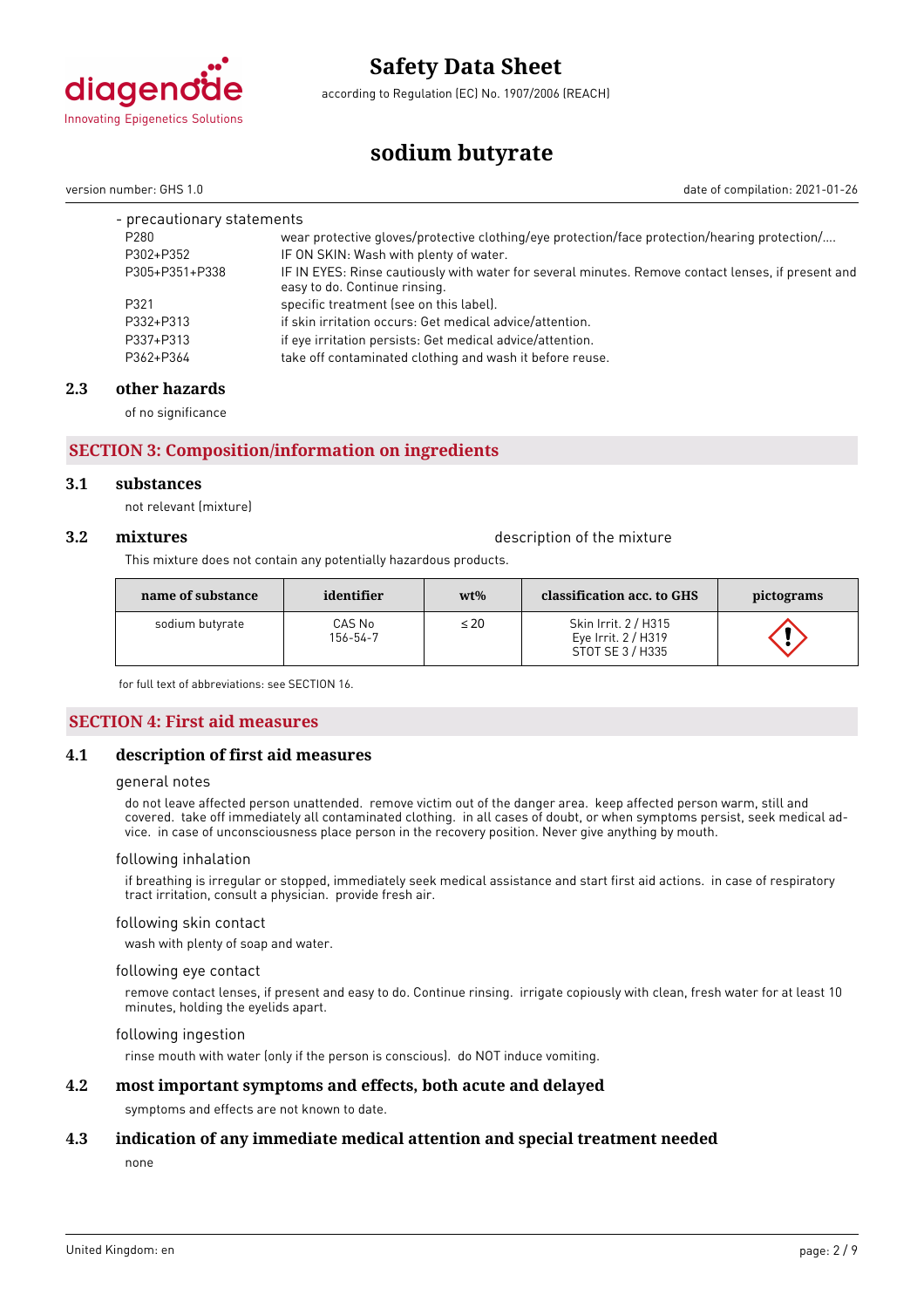

according to Regulation (EC) No. 1907/2006 (REACH)

# **sodium butyrate**

version number: GHS 1.0 date of compilation: 2021-01-26

**SECTION 5: Firefighting measures**

#### **5.1 extinguishing media**

suitable extinguishing media water spray, BC-powder, carbon dioxide (CO2)

unsuitable extinguishing media water jet

#### **5.2 special hazards arising from the substance or mixture**

hazardous combustion products

carbon monoxide (CO), carbon dioxide (CO2)

#### **5.3 advice for firefighters**

in case of fire and/or explosion do not breathe fumes. co-ordinate firefighting measures to the fire surroundings. do not allow firefighting water to enter drains or water courses. collect contaminated firefighting water separately. fight fire with normal precautions from a reasonable distance.

### **SECTION 6: Accidental release measures**

#### **6.1 personal precautions, protective equipment and emergency procedures**

for non-emergency personnel remove persons to safety.

#### for emergency responders

wear breathing apparatus if exposed to vapours/dust/spray/gases.

#### **6.2 environmental precautions**

keep away from drains, surface and ground water. retain contaminated washing water and dispose of it.

#### **6.3 methods and material for containment and cleaning up**

advice on how to contain a spill

covering of drains

#### advice on how to clean up a spill

wipe up with absorbent material (e.g. cloth, fleece). collect spillage: sawdust, kieselgur (diatomite), sand, universal binder

#### appropriate containment techniques

use of adsorbent materials.

other information relating to spills and releases

place in appropriate containers for disposal. ventilate affected area.

#### **6.4 reference to other sections**

hazardous combustion products: see section 5. personal protective equipment: see section 8. incompatible materials: see section 10. disposal considerations: see section 13.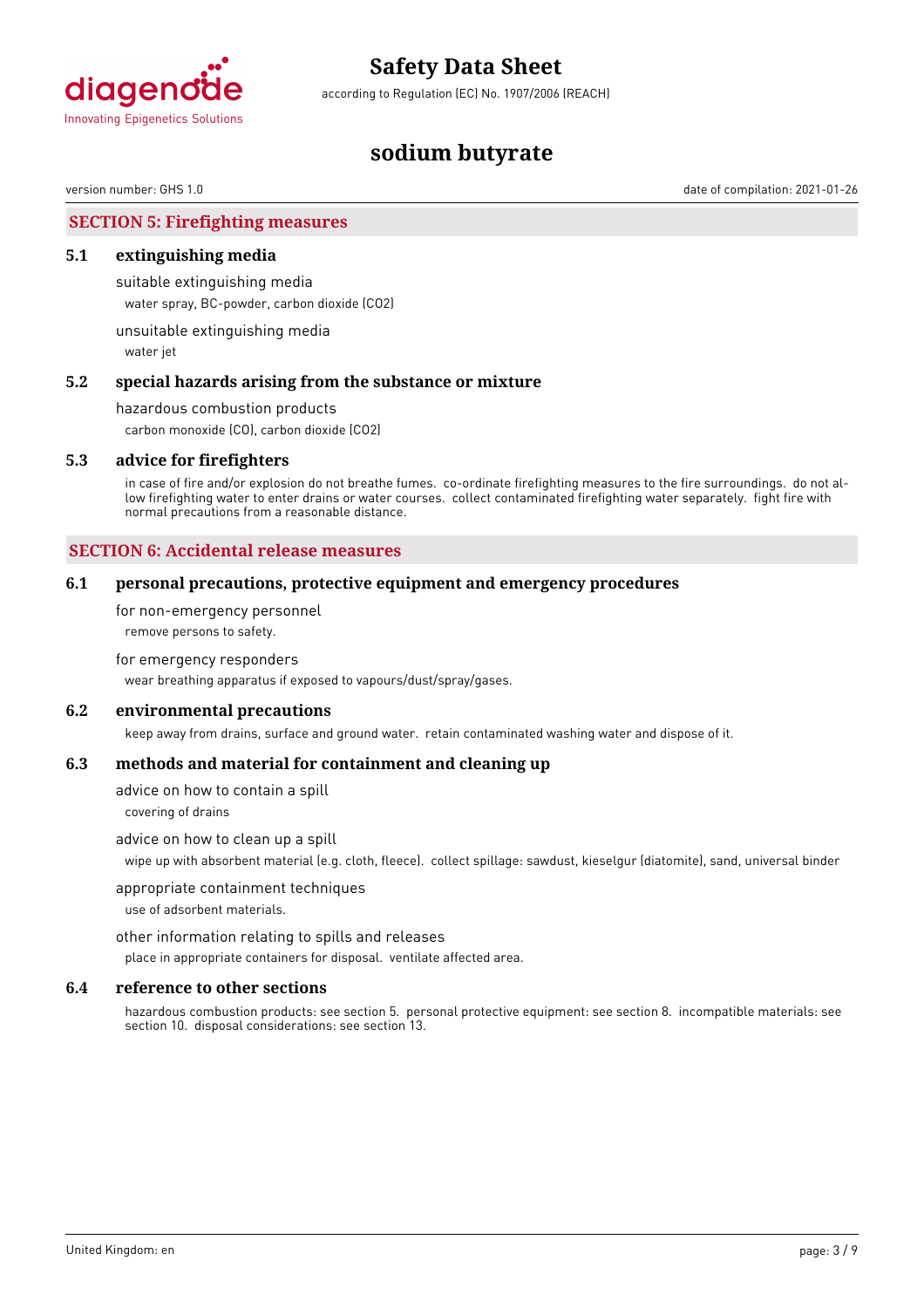

according to Regulation (EC) No. 1907/2006 (REACH)

# **sodium butyrate**

version number: GHS 1.0 date of compilation: 2021-01-26

### **SECTION 7: Handling and storage**

#### **7.1 precautions for safe handling**

#### recommendations

- measures to prevent fire as well as aerosol and dust generation

use local and general ventilation. use only in well-ventilated areas.

#### advice on general occupational hygiene

wash hands after use. do not eat, drink and smoke in work areas. remove contaminated clothing and protective equipment before entering eating areas. never keep food or drink in the vicinity of chemicals. never place chemicals in containers that are normally used for food or drink. keep away from food, drink and animal feedingstuffs.

#### **7.2 conditions for safe storage, including any incompatibilities**

control of effects

protect against external exposure, such as

frost

#### **7.3 specific end use(s)**

see section 16 for a general overview.

#### **SECTION 8: Exposure controls/personal protection**

#### **8.1 control parameters**

this information is not available.

#### **8.2 exposure controls**

#### appropriate engineering controls

general ventilation.

#### individual protection measures (personal protective equipment)

eye/face protection

wear eye/face protection.

skin protection

#### - hand protection

wear suitable gloves. chemical protection gloves are suitable, which are tested according to EN 374. check leak-tightness/ impermeability prior to use. in the case of wanting to use the gloves again, clean them before taking off and air them well. for special purposes, it is recommended to check the resistance to chemicals of the protective gloves mentioned above together with the supplier of these gloves.

#### - other protection measures

take recovery periods for skin regeneration. preventive skin protection (barrier creams/ointments) is recommended. wash hands thoroughly after handling.

#### respiratory protection

in case of inadequate ventilation wear respiratory protection.

environmental exposure controls

use appropriate container to avoid environmental contamination. keep away from drains, surface and ground water.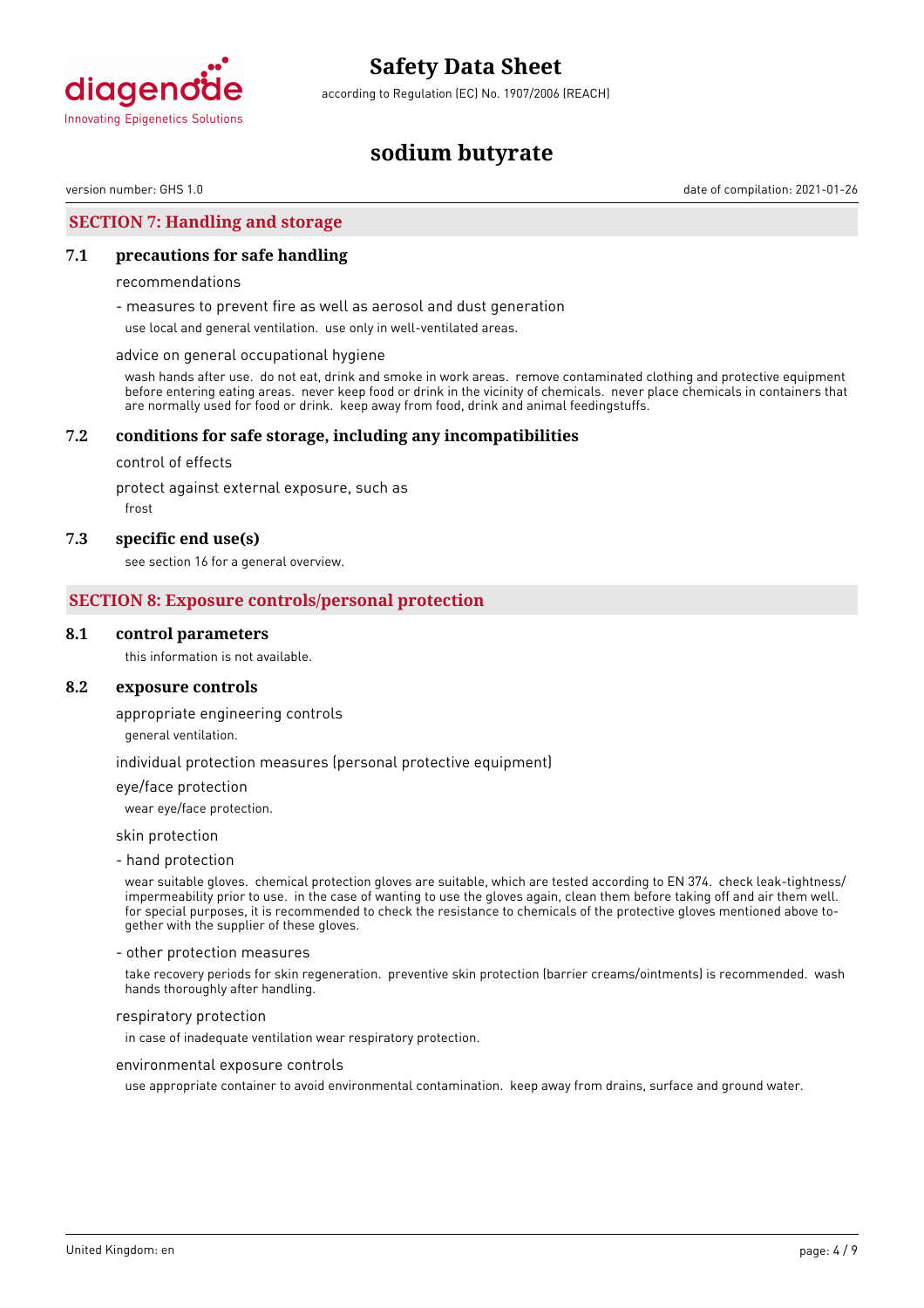

according to Regulation (EC) No. 1907/2006 (REACH)

# **sodium butyrate**

version number: GHS 1.0 date of compilation: 2021-01-26

# **SECTION 9: Physical and chemical properties**

# **9.1 information on basic physical and chemical properties**

| physical state                                              | liquid                                                       |
|-------------------------------------------------------------|--------------------------------------------------------------|
| colour                                                      | colourless                                                   |
| odour                                                       | pungent                                                      |
| melting point/freezing point                                | not determined                                               |
| boiling point or initial boiling point and boiling<br>range | not determined                                               |
| flammability                                                | this material is combustible, but will not ignite<br>readily |
| lower and upper explosion limit                             | not determined                                               |
| flash point                                                 | not determined                                               |
| auto-ignition temperature                                   | not determined                                               |
| decomposition temperature                                   | not relevant                                                 |
| pH (value)                                                  | not determined                                               |
| kinematic viscosity                                         | not determined                                               |
| solubility(ies)                                             | not determined                                               |

partition coefficient

| partition coefficient n-octanol/water (log value) | this information is not available |
|---------------------------------------------------|-----------------------------------|
|                                                   |                                   |
| vapour pressure                                   | not determined                    |

#### density and/or relative density

| ⊣ี⊢   | n.  |
|-------|-----|
| וכ    | าค⊓ |
| ີ     | .   |
| ----- |     |

| <b>particle characteristics</b> | no data available |
|---------------------------------|-------------------|

# **9.2 other information**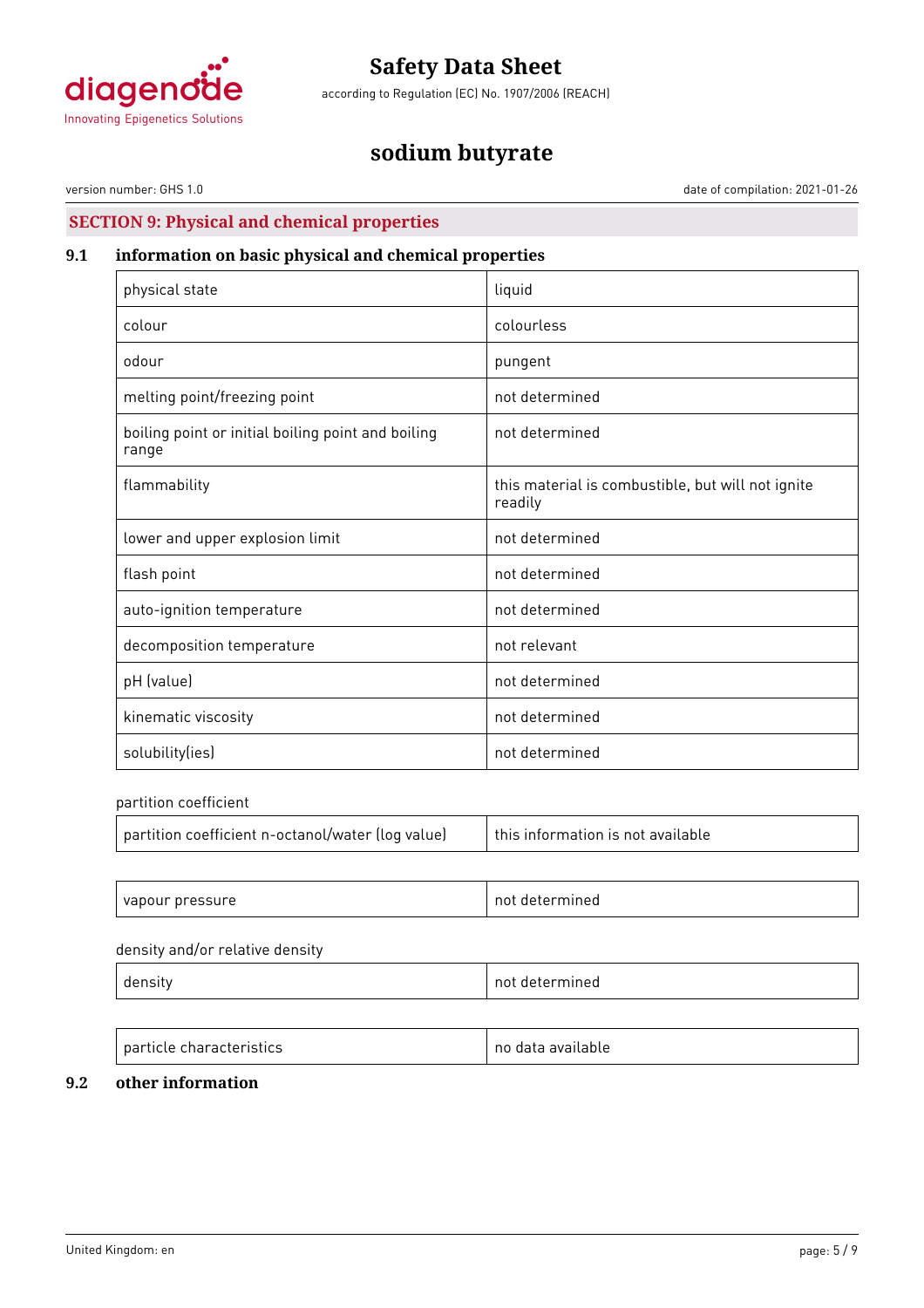

according to Regulation (EC) No. 1907/2006 (REACH)

# **sodium butyrate**

version number: GHS 1.0 date of compilation: 2021-01-26

| hazard classes acc. to GHS (physical hazards): not<br>information with regard to physical hazard classes<br>relevant |  |
|----------------------------------------------------------------------------------------------------------------------|--|
| there is no additional information<br>other safety characteristics                                                   |  |
|                                                                                                                      |  |

# **SECTION 10: Stability and reactivity**

#### **10.1 reactivity**

concerning incompatibility: see below "Conditions to avoid" and "Incompatible materials".

#### **10.2 chemical stability**

see below "Conditions to avoid".

**10.3 possibility of hazardous reactions** no known hazardous reactions.

#### **10.4 conditions to avoid**

there are no specific conditions known which have to be avoided.

#### **10.5 incompatible materials**

oxidisers

#### **10.6 hazardous decomposition products**

reasonably anticipated hazardous decomposition products produced as a result of use, storage, spill and heating are not known. hazardous combustion products: see section 5.

### **SECTION 11: Toxicological information**

#### **11.1 information on hazard classes as defined in Regulation (EC) No 1272/2008**

test data are not available for the complete mixture.

classification procedure

the method for classification of the mixture is based on ingredients of the mixture (additivity formula).

### **classification according to GHS (1272/2008/EC, CLP)**

acute toxicity shall not be classified as acutely toxic.

skin corrosion/irritation

causes skin irritation.

serious eye damage/eye irritation causes serious eye irritation.

respiratory or skin sensitisation shall not be classified as a respiratory or skin sensitiser.

#### germ cell mutagenicity

shall not be classified as germ cell mutagenic.

#### carcinogenicity

shall not be classified as carcinogenic.

#### reproductive toxicity

shall not be classified as a reproductive toxicant.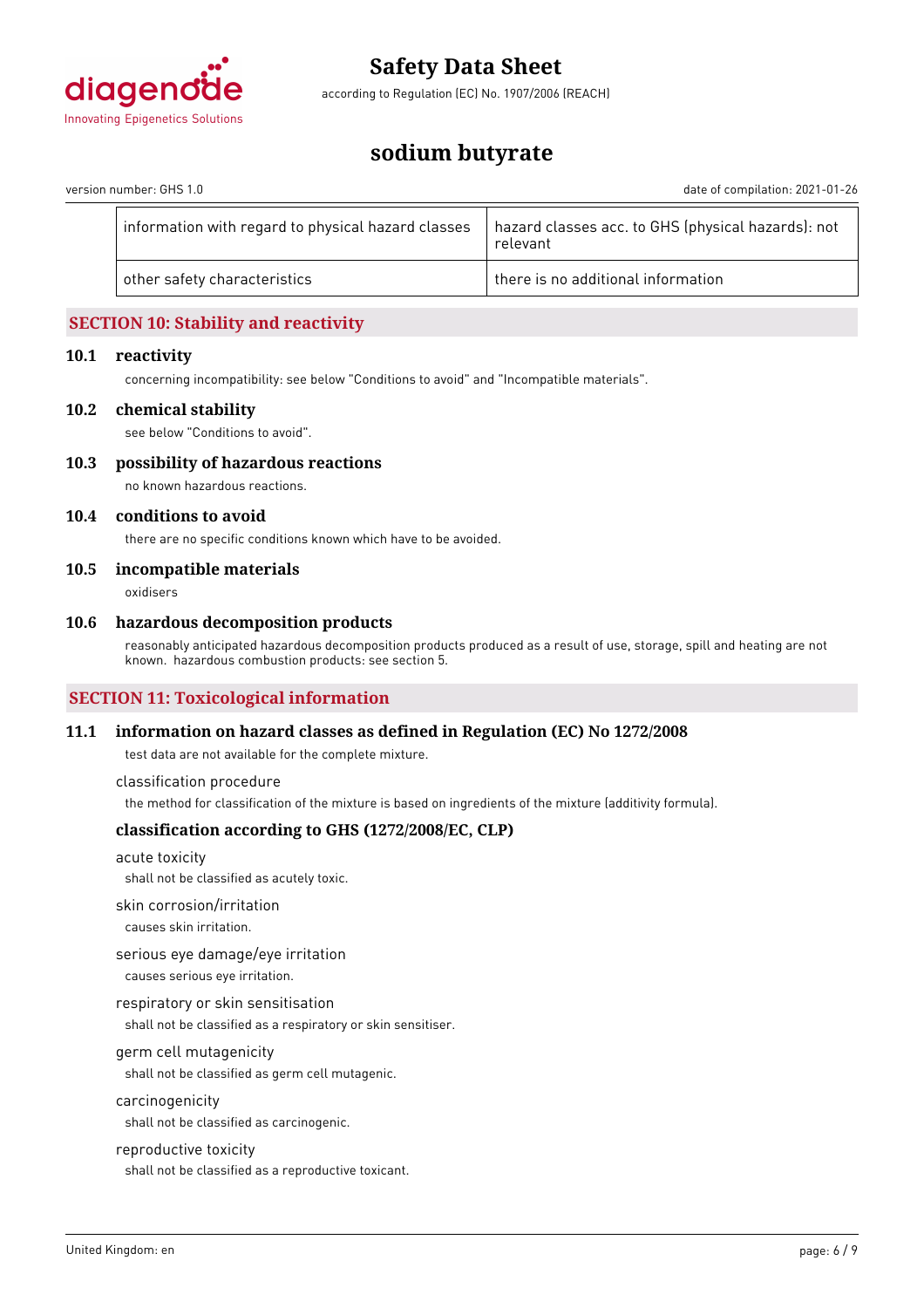

according to Regulation (EC) No. 1907/2006 (REACH)

# **sodium butyrate**

version number: GHS 1.0 date of compilation: 2021-01-26

specific target organ toxicity - single exposure

shall not be classified as a specific target organ toxicant (single exposure).

#### specific target organ toxicity - repeated exposure

shall not be classified as a specific target organ toxicant (repeated exposure).

#### aspiration hazard

shall not be classified as presenting an aspiration hazard.

#### **11.2 information on other hazards**

there is no additional information.

#### **SECTION 12: Ecological information**

#### **12.1 toxicity**

shall not be classified as hazardous to the aquatic environment.

#### **12.2 persistence and degradability**

data are not available.

**12.3 bioaccumulative potential** data are not available.

#### **12.4 mobility in soil**

data are not available.

- **12.5 results of PBT and vPvB assessment** data are not available.
- **12.6 endocrine disrupting properties**

information on this property is not available.

#### **12.7 other adverse effects**

data are not available.

### **SECTION 13: Disposal considerations**

#### **13.1 waste treatment methods**

sewage disposal-relevant information

do not empty into drains. avoid release to the environment. Refer to special instructions/safety data sheets.

#### waste treatment of containers/packagings

completely emptied packages can be recycled. handle contaminated packages in the same way as the substance itself.

#### **remarks**

please consider the relevant national or regional provisions. waste shall be separated into the categories that can be handled separately by the local or national waste management facilities.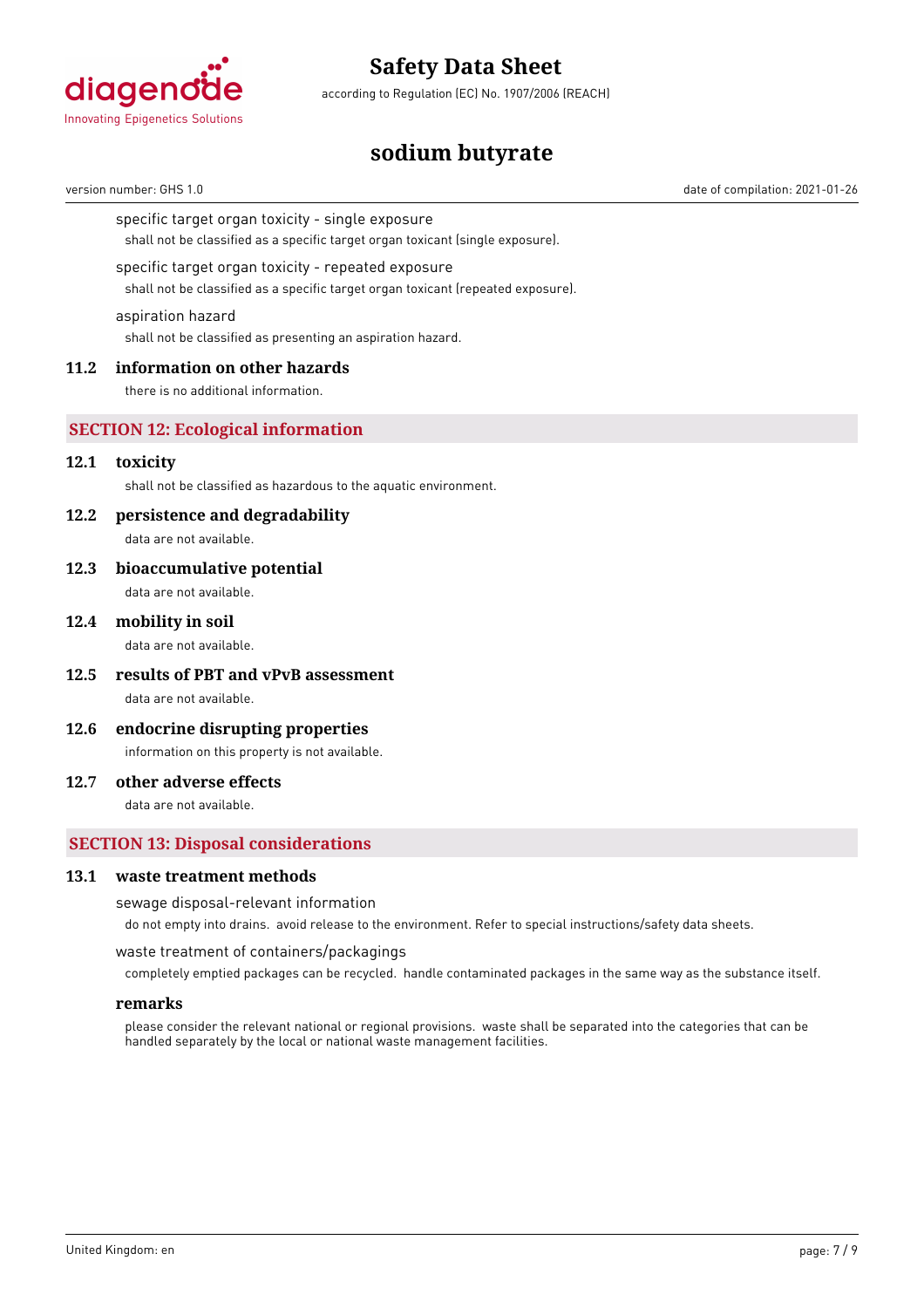

according to Regulation (EC) No. 1907/2006 (REACH)

# **sodium butyrate**

version number: GHS 1.0 date of compilation: 2021-01-26

|      | <b>SECTION 14: Transport information</b> |                                                                            |
|------|------------------------------------------|----------------------------------------------------------------------------|
| 14.1 | UN number                                | not subject to transport regulations                                       |
| 14.2 | UN proper shipping name                  | not assigned                                                               |
| 14.3 | transport hazard class(es)               | none                                                                       |
| 14.4 | packing group                            | not assigned                                                               |
| 14.5 | environmental hazards                    | non-environmentally hazardous acc. to the danger-<br>ous goods regulations |
| 14.6 | special precautions for user             |                                                                            |

there is no additional information.

# **14.7 maritime transport in bulk according to IMO instruments**

the cargo is not intended to be carried in bulk.

### **Information for each of the UN Model Regulations**

### **transport of dangerous goods by road, rail and inland waterway (ADR/RID/ADN) - additional information**

not assigned

# **International Maritime Dangerous Goods Code (IMDG) - additional information**

not subject to IMDG.

### **International Civil Aviation Organization (ICAO-IATA/DGR) - additional information**

not subject to ICAO-IATA.

### **SECTION 15: Regulatory information**

### **15.1 safety, health and environmental regulations/legislation specific for the substance or mixture**

### **15.2 Chemical Safety Assessment**

chemical safety assessments for substances in this mixture were not carried out.

### **SECTION 16: Other information**

#### **abbreviations and acronyms**

| abbr.         | descriptions of used abbreviations                                                                                                                                                                                           |
|---------------|------------------------------------------------------------------------------------------------------------------------------------------------------------------------------------------------------------------------------|
| <b>ADN</b>    | Accord européen relatif au transport international des marchandises dangereuses par voies de navigation<br>intérieures (European Agreement concerning the International Carriage of Dangerous Goods by Inland Water-<br>ways |
| <b>ADR</b>    | Accord européen relatif au transport international des marchandises dangereuses par route (European Agree-<br>ment concerning the International Carriage of Dangerous Goods by Road)                                         |
| CAS           | Chemical Abstracts Service (service that maintains the most comprehensive list of chemical substances)                                                                                                                       |
| CLP           | Regulation (EC) No 1272/2008 on classification, labelling and packaging of substances and mixtures                                                                                                                           |
| <b>DGR</b>    | Dangerous Goods Regulations (see IATA/DGR)                                                                                                                                                                                   |
| EC No         | The EC Inventory (EINECS, ELINCS and the NLP-list) is the source for the seven-digit EC number, an identifier<br>of substances commercially available within the EU (European Union)                                         |
| <b>EINECS</b> | European Inventory of Existing Commercial Chemical Substances                                                                                                                                                                |
| <b>ELINCS</b> | European List of Notified Chemical Substances                                                                                                                                                                                |